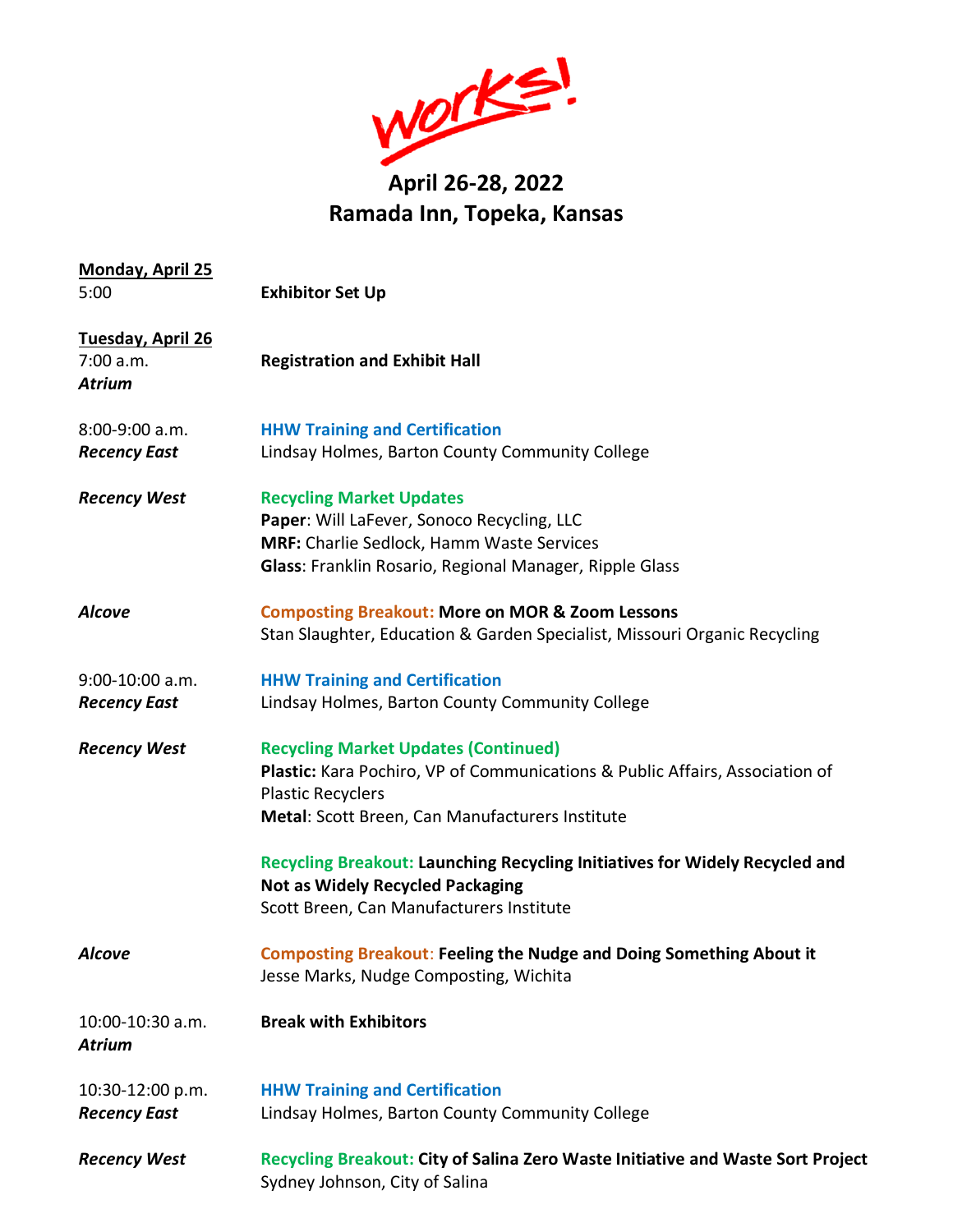

Renee Trenshaw, SCS Engineers

- *Recency West* **Recycling Breakout: Zero Waste at The J.M.Smucker Company** Courtney Geroux Wicklund, The J.M. Smucker Company *Alcove* **Composting Breakout: Soil Health, Carbon Sequestration & Composting** Dr. DeAnn Presley, Professor of Environmental Soil Science and Mgt, KSU 12:00-1:00 p.m. **Lunch with Exhibitors** *Atrium* 1:00-2:00 p.m. **HHW Training and Certification** *Recency East* Lindsay Holmes, Barton County Community College *Recency West* **Recycling Breakout: Kansas Recycling Survey Update** John Colcazier and Michelle DeHaven, Wichita State University *Alcove* **Composting Breakout: Raising Up Carcass Composting Subject Matter Experts**  Ken Powell, retired KDHE BWM, Topeka
- 2:00-3:00 p.m. **HHW Training and Certification** *Recency East* Lindsay Holmes, Barton County Community College
- *Recency West* **Recycling Breakout: A Long Run: 30 Years of Drop-off Recycling** John Fish, Bridging the Gap
- *Alcove* **Composting Breakout: Sequel to Beginning Food Waste Composting** Karen Ramsey, Food Cycle KC, LLC, Eudora
- 3:00-3:30 p.m. **Break with Exhibitors**

*Atrium*

3:30-5:00 p.m. **HHW Breakout:** *Recency East* **Li-Ion Battery Recycling Safety** Josef Bittner, South Regional Program Manager, Call2Recycle® **HHW Roundtable**

**Construction Waste Recycling**

*Recency West* **Recycling Breakout: Electronic Waste Recycling** Aaron Brent, Teknix Solutions **Tire Waste** Joel Billinger, KDHE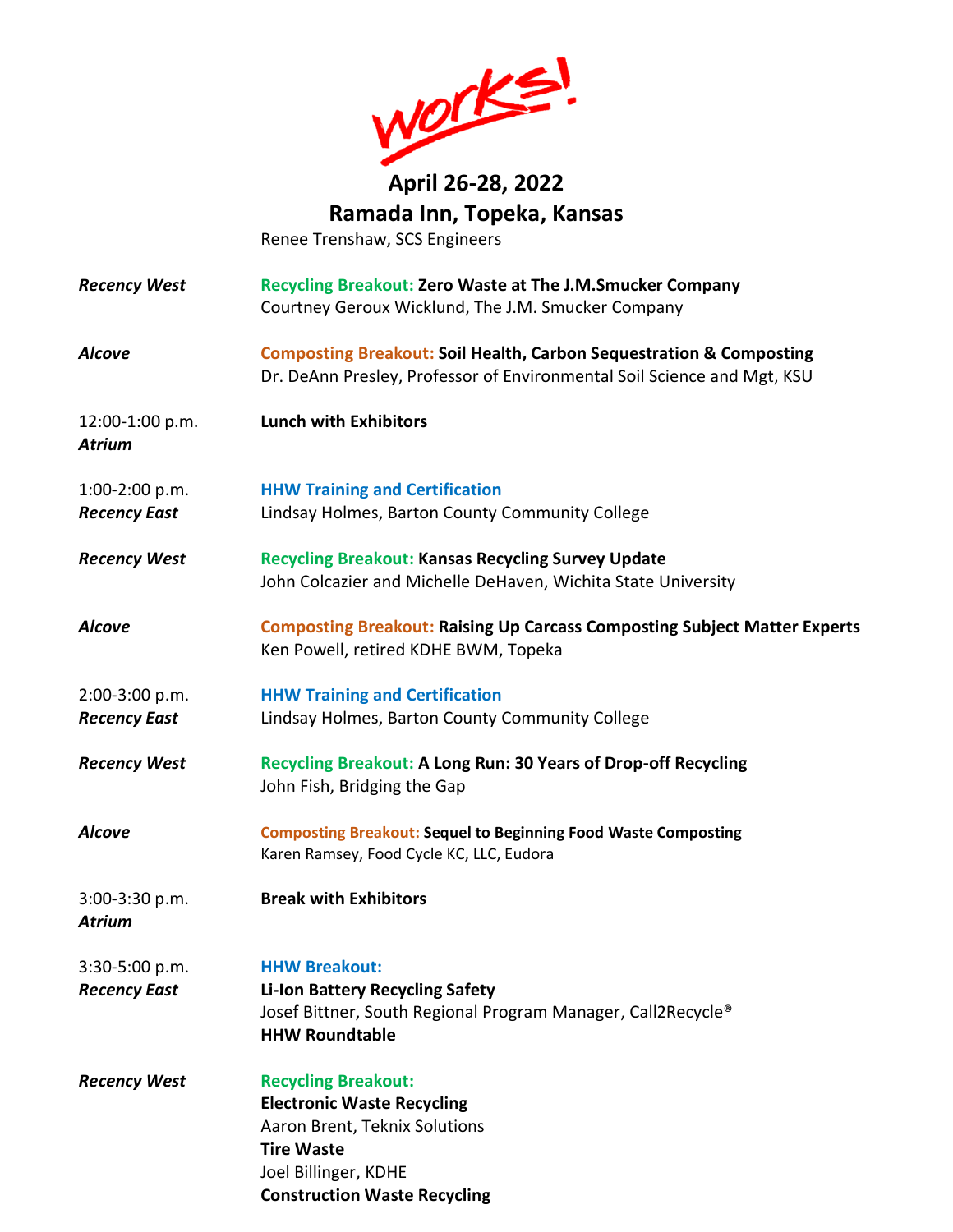

Ashley Bahm, Greenpoint CND

*Alcove* **Composting Breakout: The Ins & Outs of a Food Waste Bucket Exchange** Meredith Evans McAllister & Team, Compost Collective KC, Kansas City

5:00 p.m. **Reception with Exhibitors** *Atrium*

**Wednesday, April 27**

*Atrium*

7:00 a.m. **Breakfast with Exhibitors**

8:00 a.m.-10:00 p.m. **General Session** *Grand Ballroom* **Welcome** Melissa Sowers, Visit Topeka

**KOR Welcome and Awards** Morgan Henderson, KOR President, Ripple Glass

James Cook, MASWU

**Update from KDHE** Janet Stanek, KDHE Secretary

**Solid Waste Update** Julie Coleman, Bureau Director, KDHE, Bureau of Waste Management

**Superior Essex: How We Achieved Zero Waste-to-Landfill** Tony Szot, Plant Manager, Superior Essex

**Gleaning – Working to Prevent the Waste of Good Food While Fighting Food Insecurity** Lisa Ousley, Executive Director, After the Harvest

| 10:00-10:30 a.m.<br>Atrium | <b>Break with Exhibitors</b>                                                |
|----------------------------|-----------------------------------------------------------------------------|
| 10:30 a.m.-12:00 p.m.      | <b>PepsiCo Positive and Frito-Lay Advancements</b>                          |
| Grand Ballroom             | David Allen, VP Sustainability for PepsiCo Foods North America              |
|                            | Travis Deters, Engineering and Maintenance Director, Frito-Lay Topeka plant |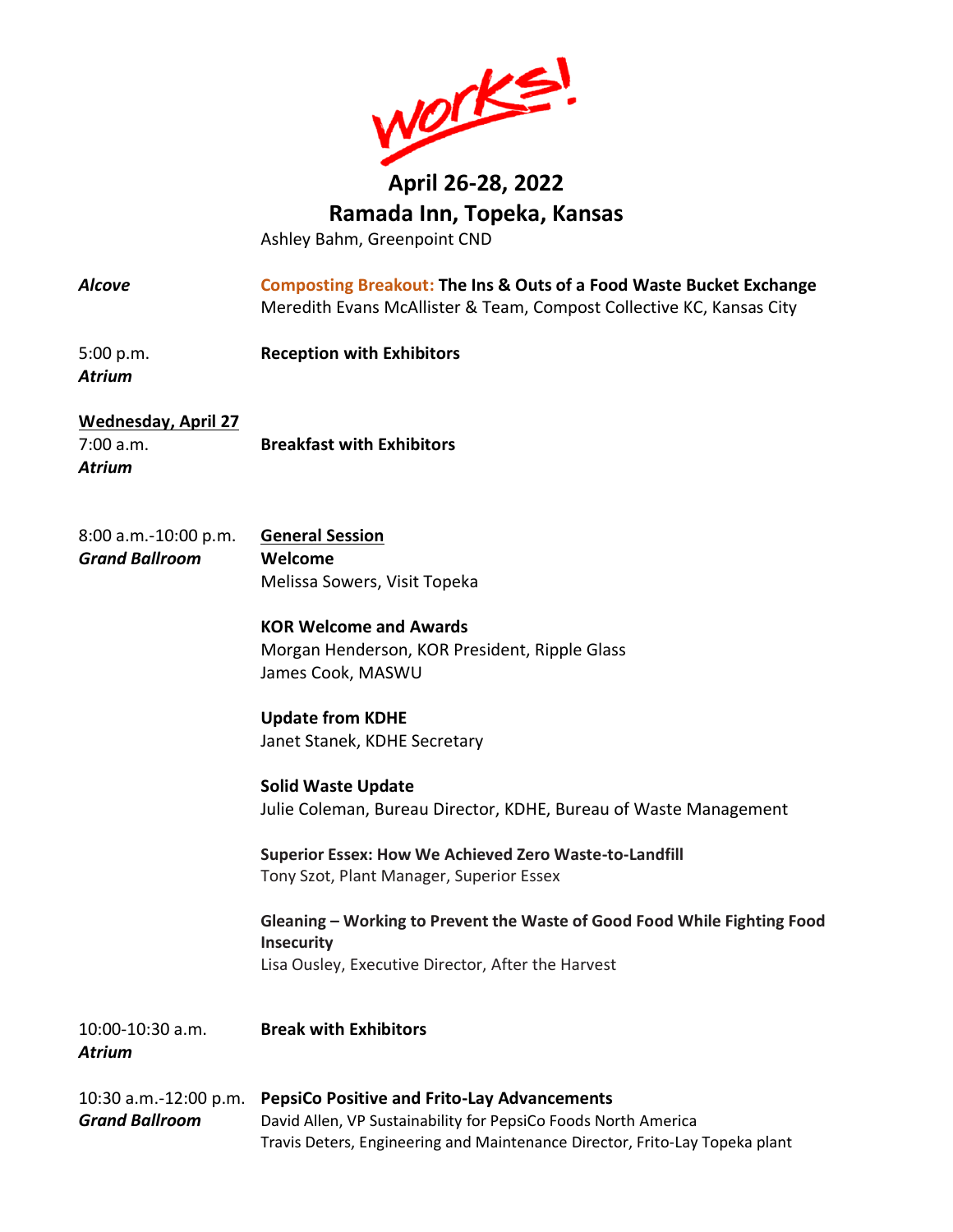|                                  | WOrks!                                                                                                                                    |
|----------------------------------|-------------------------------------------------------------------------------------------------------------------------------------------|
|                                  | April 26-28, 2022                                                                                                                         |
|                                  | Ramada Inn, Topeka, Kansas                                                                                                                |
|                                  | USDA Solid Waste Rural Development Program - Working with the Rural State<br><b>Parks</b>                                                 |
|                                  | Arthur Fink, Pollution Prevention Specialist<br>Jacob Larson, Kansas State University, Small Business Environmental Assistance<br>Program |
|                                  | Overview of SMM Program, Circular Economy, and Bipartisan Infrastructure<br>Law<br>James Callier, EPA Region 7                            |
|                                  |                                                                                                                                           |
| 12:00-1:00 p.m.<br><b>Atrium</b> | <b>Lunch with Exhibitors</b>                                                                                                              |
| 1:00 p.m.                        | <b>Tours</b>                                                                                                                              |
|                                  | Topeka Dino Days featuring SUE the T-Rex                                                                                                  |
|                                  | <b>Habitat for Humanity ReStore</b>                                                                                                       |
|                                  | Shawnee Co. HHW                                                                                                                           |
|                                  | Dinner on your own (see local restaurant and bar list)                                                                                    |
| <b>Thursday, April 28</b>        |                                                                                                                                           |
| 7:00 a.m.<br><b>Atrium</b>       | <b>Breakfast with Exhibitors</b>                                                                                                          |
| $8:15-9:15$ a.m.                 | <b>Recycling Breakout: KDHE Grants</b>                                                                                                    |
| <b>Recency West</b>              | Jessica Ruiz, KDHE                                                                                                                        |
|                                  | Candy Williamson, KDHE                                                                                                                    |
| <b>Alcove</b>                    | <b>Composting Breakout: The First 25 years of KDHE &amp; Composting</b><br>Ken Powell, retired KDHE BWM, Topeka                           |
| 9:15-10:15 a.m.                  | <b>Recycling Breakout: Incorporating Recycling Into Local Solid Waste</b>                                                                 |
| <b>Recency West</b>              | <b>Management Plans and Establishing Goals</b>                                                                                            |
|                                  | Eric Nelson, Johnson County                                                                                                               |
|                                  | Craig Wood, Johnson County                                                                                                                |
|                                  | <b>Bill Sutton, Shawnee County</b><br>Jeff Walker, KDHE BWM                                                                               |
| <b>Alcove</b>                    | <b>Composting Breakout: Roundtable: Food Waste &amp; Composting</b>                                                                       |
|                                  | Jesse Marks, Nudge Compost, Wichita                                                                                                       |
|                                  | Megan Withiam, Municipal Services & Operations, City of Lawrence (confirmed)                                                              |
|                                  | Karen Ramsey, Food Cycle KC, LLC, Eudora                                                                                                  |
|                                  | Meredith Evans McAllister, Compost Collective KC, Kansas City                                                                             |